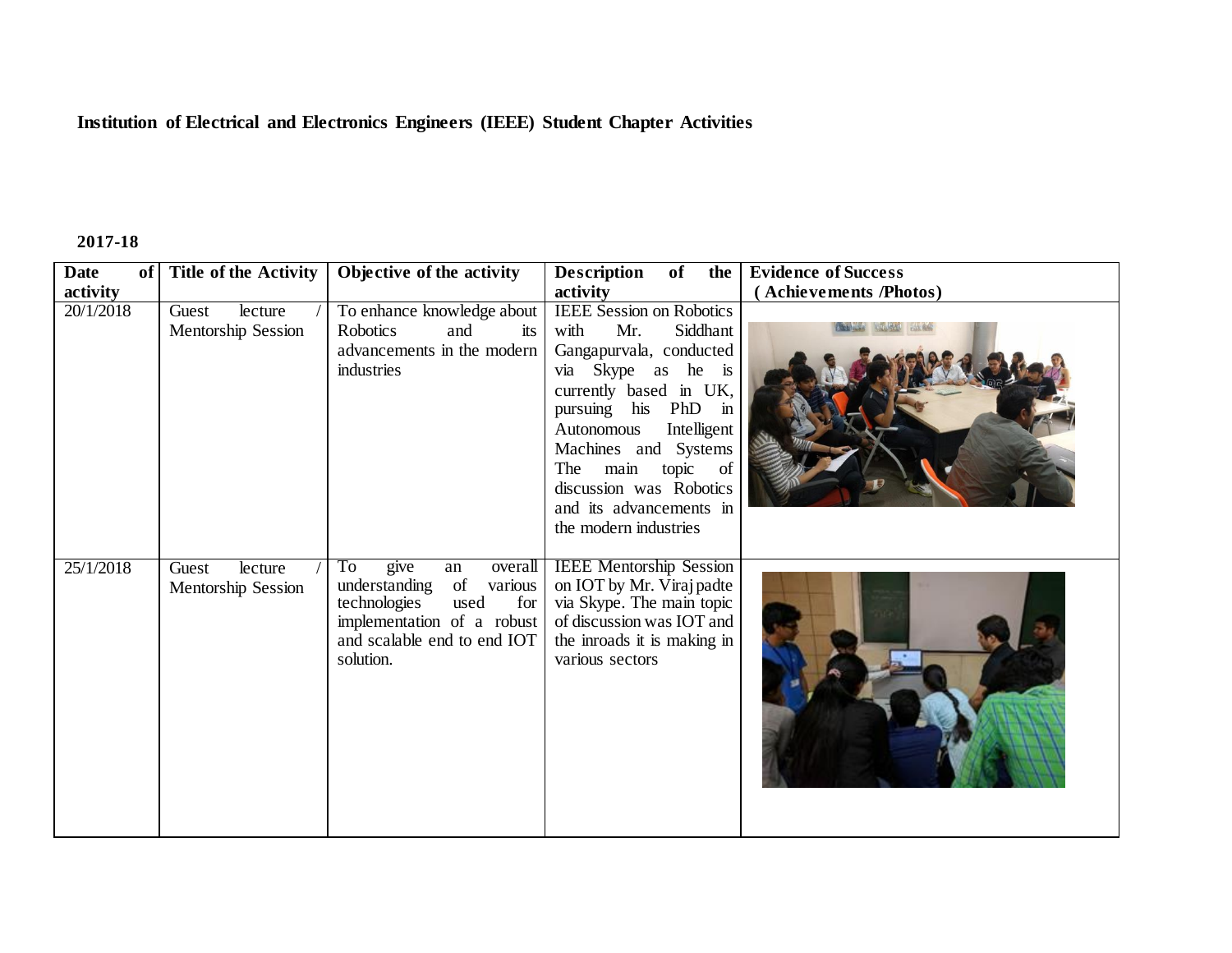|           | Guest<br>lecture<br>/Seminar | A successful seminar on how<br>to crack the civil services<br>examinations                                                                               | <b>IEEE</b> Brainwaves<br>yet<br>conducted<br>again<br>a<br>successful seminar<br>on<br>how to crack the civil<br>services<br>examinations<br>which was delivered by<br>Mr. Prajit Nair, IAS<br>officer. He shared his<br>experience of preparing<br>for the examination and<br>gave tips on how to<br>prepare yourself for the<br>various rounds.                                                                   |                  |
|-----------|------------------------------|----------------------------------------------------------------------------------------------------------------------------------------------------------|----------------------------------------------------------------------------------------------------------------------------------------------------------------------------------------------------------------------------------------------------------------------------------------------------------------------------------------------------------------------------------------------------------------------|------------------|
| 23/1/2018 | <b>Industrial Visit</b>      | The purpose of the visit was<br>to enhance industry exposure<br>of the students and to get<br>insights<br>practical<br>into<br>manufacturing procedures. | An Industrial visit to<br>Machinecaft.org,<br>Mira<br>Road<br>(East)<br>was<br>organized by the IEEE<br>Committee of Dwarkadas<br>J. Sanghvi College Of<br>Engineering on Tuesday,<br>23rd January, 2018. The<br>committee visited<br>the<br>company to interact with<br>the machine Industry and<br>to understand current<br>market scenarios, latest<br>demanding technologies<br>& criteria for selection<br>etc. | machinecraft.org |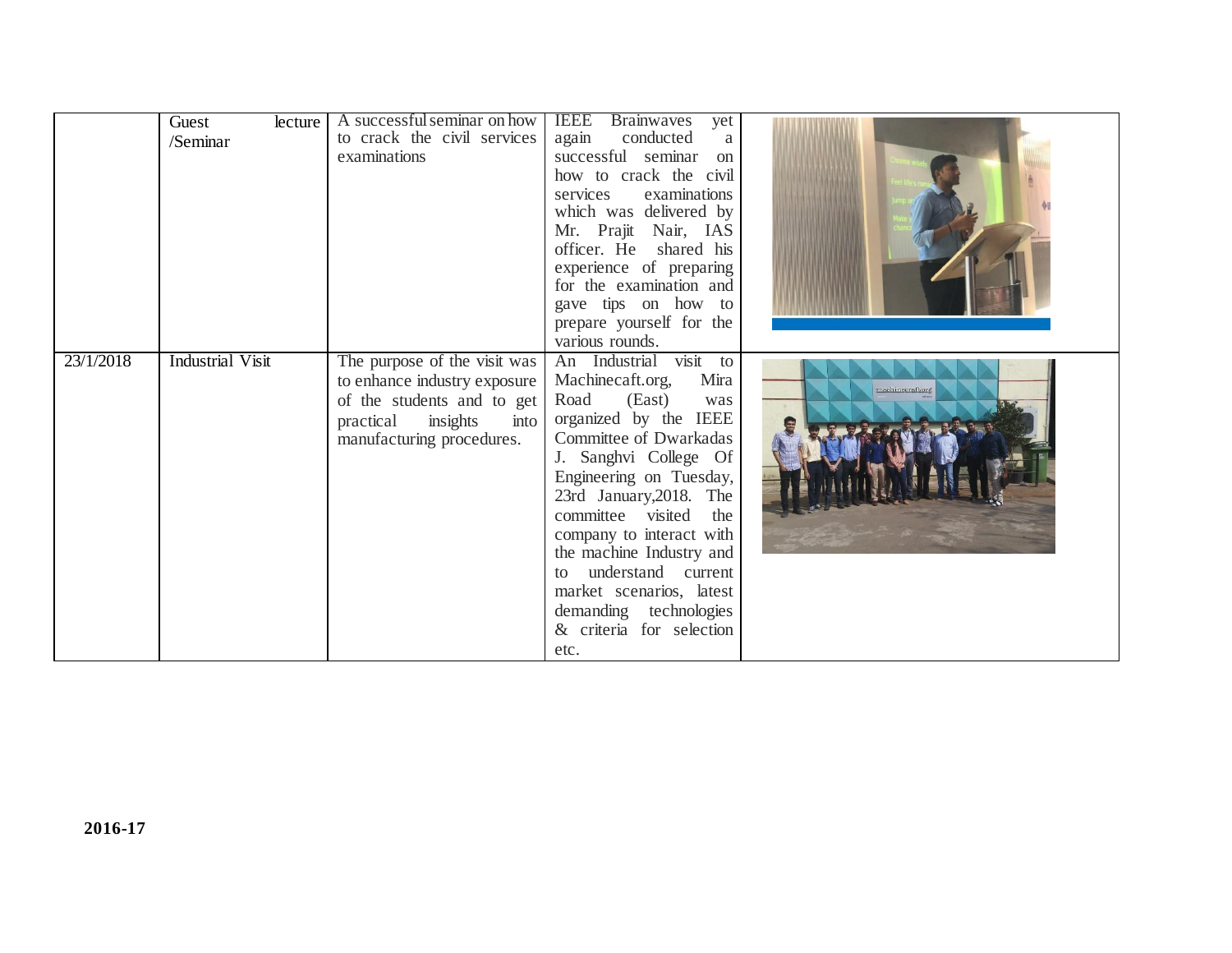| Date of activity | <b>Title of the Activity</b>          | Objective of the<br>activity                                                                                                                               | <b>Description of the activity</b>                                                                                                                                                                                                                                                                                                                                                           | <b>Evidence of Success</b><br><b>Achievements /Photos)</b> |
|------------------|---------------------------------------|------------------------------------------------------------------------------------------------------------------------------------------------------------|----------------------------------------------------------------------------------------------------------------------------------------------------------------------------------------------------------------------------------------------------------------------------------------------------------------------------------------------------------------------------------------------|------------------------------------------------------------|
| 6/03/2017        | Industrial Visit<br>To<br>Imaginarium | provide<br>To<br>depth<br>knowledge<br>about<br>manufacturing<br>of<br>various<br>goods and the<br>how<br>the<br>machines were<br>designed<br>and<br>work. | Imaginarium is India's largest Rapid<br>Prototyping<br>and<br>Rapid<br>Manufacturing Center. The visit was<br>assisted by Abhishek<br>Pathkar,<br>Imaginarium.<br>They<br>provide<br>prototypes to an assortment of<br>industries<br>from<br>jewellery,<br>engineering,<br>automotive,<br>architecture, consumer goods, etc.                                                                 |                                                            |
| 18/01/2017       | <b>Industrial Visit</b>               | The objective of the<br>visit was to give the<br>students a first-hand<br>experience about the<br>satellite and the<br>entire venture<br>from inception    | The first Industrial visit by IEEE<br>Brainwaves was to IIT Bombay; which<br>is home to the first student satellite,<br><b>Pratham</b> is an Indian ionospheric<br>research satellite which is being<br>operated by the Indian<br>Institute of Technology, Bombay as<br>part of the Student Satellite Initiative.<br>Its primary mission is to count<br>electrons in the Earth's ionosphere. |                                                            |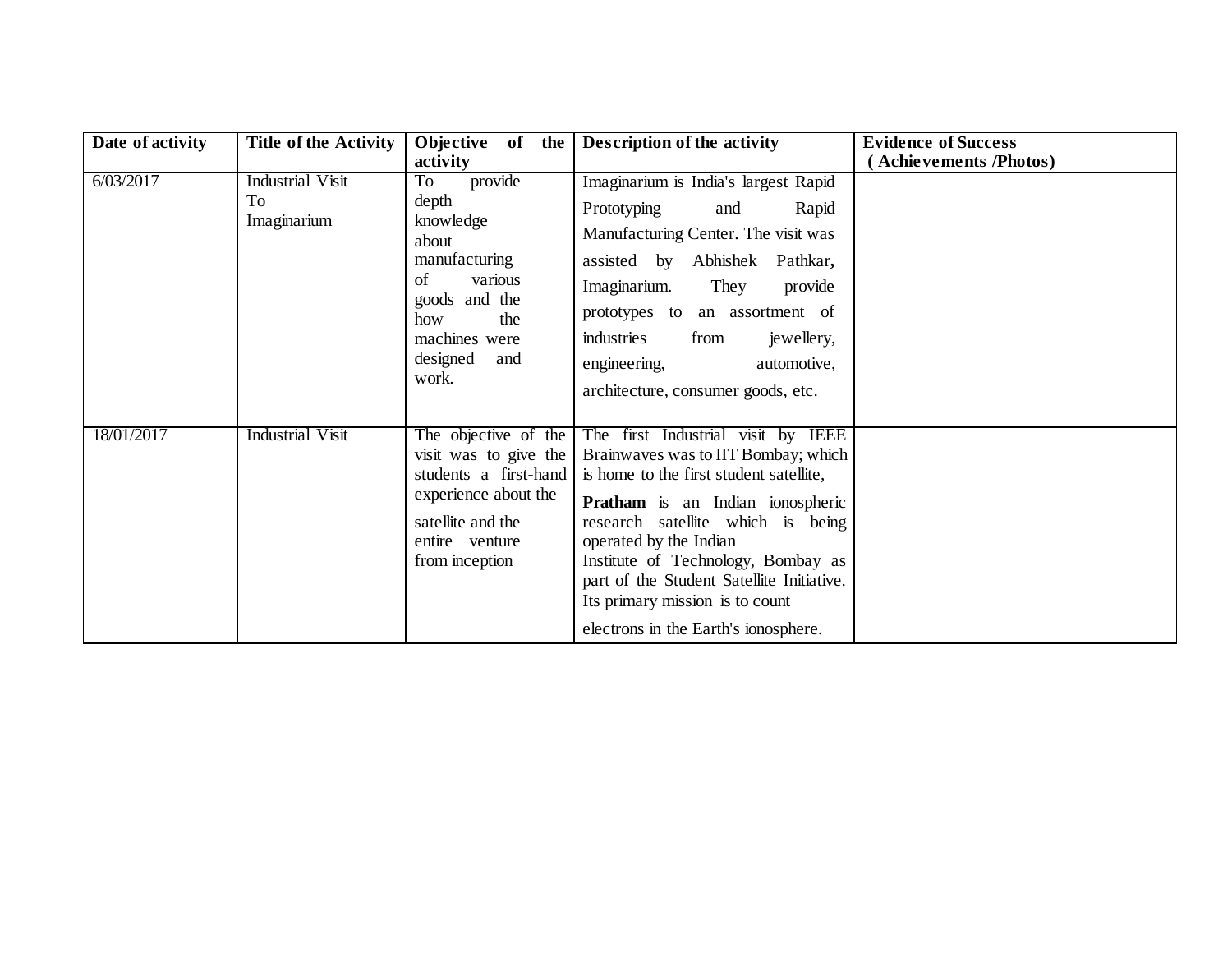| 20/03/2017 | Industrial Visit<br>Endress<br>to<br>Häuser             | to provide various<br>programs as part of<br>Continuous<br>Improvement<br>and<br>program<br>Academic- Industry<br>interaction.<br>to give the students<br>exposure to current<br>best practices in the<br>industry | Endress+Hauser Wetzer a German<br>company, one of the leading producers<br>of<br>temperature<br>measurement,<br>temperature engineered solutions and<br>system products worldwide.<br>It began with the students being<br>briefed about everything related to the<br>company and the activities at the<br>Aurangabad factory. They were then<br>taken for a round of the factory in<br>which each of the manufacturing<br>process was shown to them and<br>explained as to why and how the<br>process is carried out. |  |
|------------|---------------------------------------------------------|--------------------------------------------------------------------------------------------------------------------------------------------------------------------------------------------------------------------|-----------------------------------------------------------------------------------------------------------------------------------------------------------------------------------------------------------------------------------------------------------------------------------------------------------------------------------------------------------------------------------------------------------------------------------------------------------------------------------------------------------------------|--|
| 21/01/2017 | Guest lecture /<br>Mentorship<br>Session<br>on RoboWars | To<br>encourage<br>students to take their<br>first dive into the<br>enriching and deeply<br>complex world of<br>robot-wars                                                                                         | Seminar was conducted by Mr.<br>Kaushal Bhuva, an alumnus of our<br>College who is currently pursuing M.<br>Tech from IIT-B in Electronic Systems<br>and has worked in ACG Worldwide<br>R&D Centre. He is a winner of IIT-B<br>Robowars 2016- League Of Legends,<br>Quarter finals in 2017.                                                                                                                                                                                                                           |  |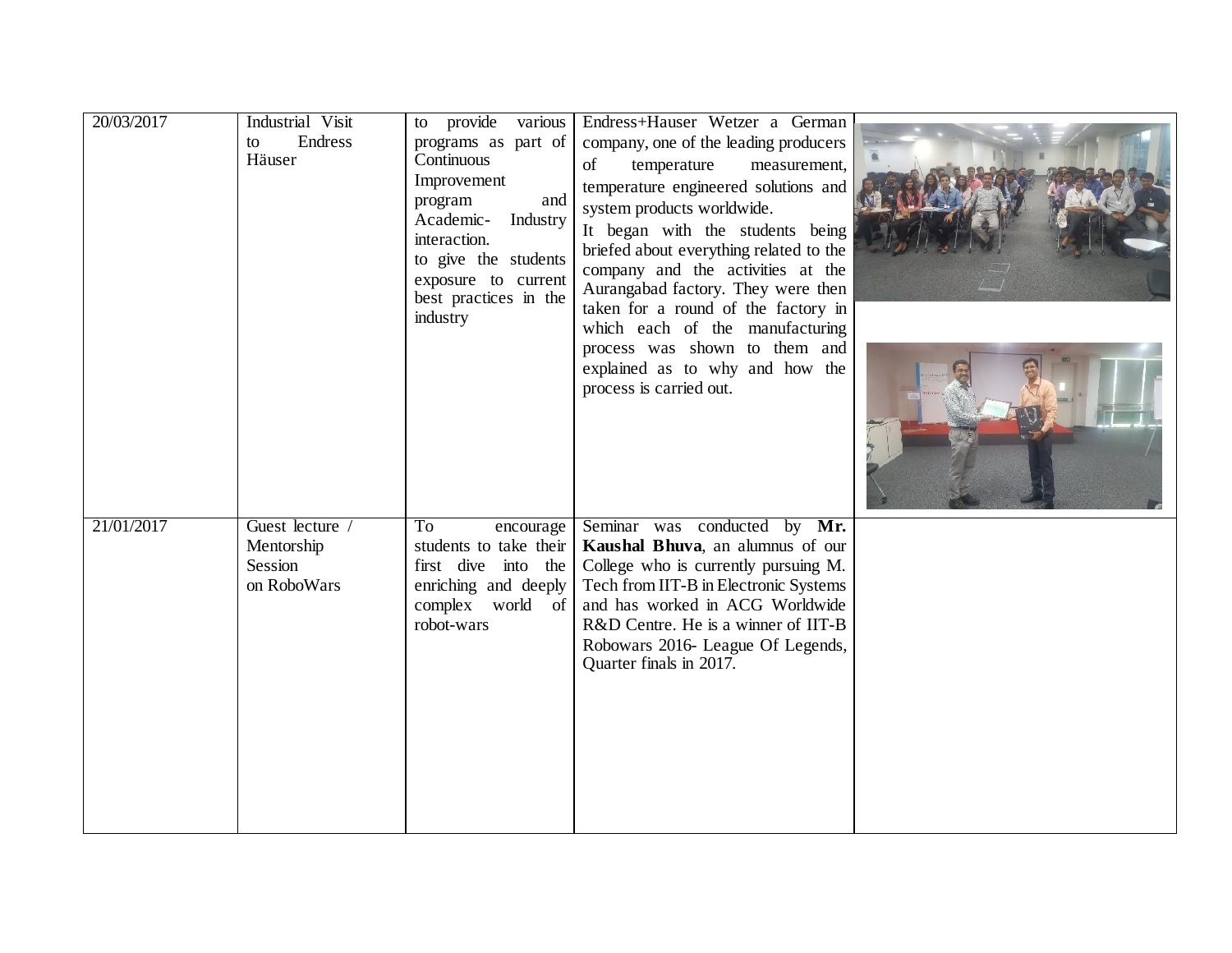| 13/02/2017 | Guest lecture<br>/Seminar<br>Smart<br>On<br>Navigation<br>Tesla | students<br>To<br>give<br>insights of<br>Smart<br>Navigation<br>$\dot{\mathbf{r}}$<br>as<br>seems to be at the<br>cutting edge of the<br>automotive industry | Seminar was conducted by Mr.<br>Dhaval Shroff, R&D department of<br>autopilot, Tesla. He shared many<br>anecdotes and technical insights of the<br>various technologies he has worked.                                               | EERINO                                                                                                                                                                                                                                                                                                   |
|------------|-----------------------------------------------------------------|--------------------------------------------------------------------------------------------------------------------------------------------------------------|--------------------------------------------------------------------------------------------------------------------------------------------------------------------------------------------------------------------------------------|----------------------------------------------------------------------------------------------------------------------------------------------------------------------------------------------------------------------------------------------------------------------------------------------------------|
|            |                                                                 |                                                                                                                                                              |                                                                                                                                                                                                                                      | <b>IEEE BRAINWAVES</b><br>LIFE @ TESLA<br>& Smart Navigation Systems<br>Dhaval Shroff<br>(CMU Robotics, R&D Auto Pilot, Tesla)<br>venue:3rd Floor seminar hall<br>Date:13th February 2017<br>fime: 12pm onwards<br>Register @ www.ieeedjsce.co<br>Contact: Payal Doshi-90224259<br>Shivani Shah-91672014 |
| 18/02/2017 | lecture<br>Guest<br>/Seminar<br>Maze<br>On<br>Solver            | detail<br>given<br>information of Maze<br>solvers, which are<br>designed<br>intricately<br>robots.                                                           | Seminar was conducted by Mr.<br>Abhishek Kamath, Intel. Maze<br>solvers are intricately designed robots,<br>requiring knowledge of computers,<br>electronics and mechanics. Students<br>were given detail information of the<br>same |                                                                                                                                                                                                                                                                                                          |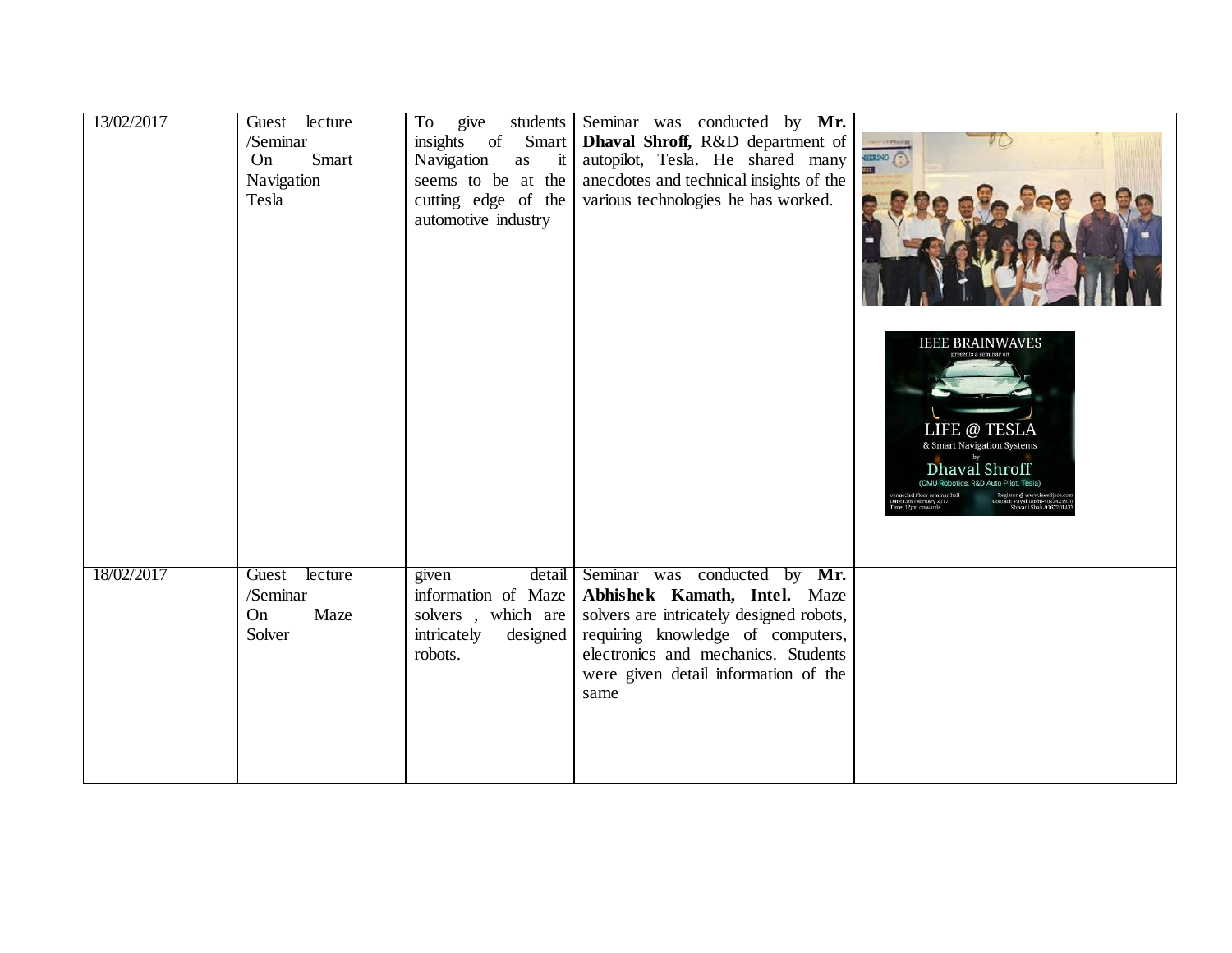| 15/03/2017             | Workshop<br>on<br>Robotics | experience on robot<br>building.                       | to provide hands on A session on ROBOTICS conducted<br>by Mr. Vivek Nar. The students were<br>also introduced to background on<br>competitive robotic design,<br>the<br>fundamentals of building robots from<br>scratch, the mindset of working in a<br>team, building robots for competitions,<br>and demonstration of automated and<br>acquabots and gliders. |                                                                                                                                                                                                                                      |
|------------------------|----------------------------|--------------------------------------------------------|-----------------------------------------------------------------------------------------------------------------------------------------------------------------------------------------------------------------------------------------------------------------------------------------------------------------------------------------------------------------|--------------------------------------------------------------------------------------------------------------------------------------------------------------------------------------------------------------------------------------|
|                        |                            |                                                        |                                                                                                                                                                                                                                                                                                                                                                 | ELEE BRAINWAVES<br><b>ROBOTICS</b><br><b>HANDS-ON</b><br><b>Prof. VIVEK NAR</b><br>Rs 1000 per kit for Members<br>Rs 1200 per kit for Non-Members<br>(Maximum group of 4)<br>Date : March 15<br>Venue: Workshop<br>Time: 10am to 1pm |
| 23, 24, 25/03/2<br>017 | Robo-<br>Racing(Trinity    | to provide hands on<br>experience on robot<br>building | In this event IEEE Brainwaves had a<br>track designed in an area of $16ft \times 16ft$ .<br>The track consisted of different slopes<br>and challenging obstacles to be driven<br>on, for the participants. The entire<br>track was designed and prepared by<br>the IEEE tech-team with assistance<br>from the SE Co-committee members                           |                                                                                                                                                                                                                                      |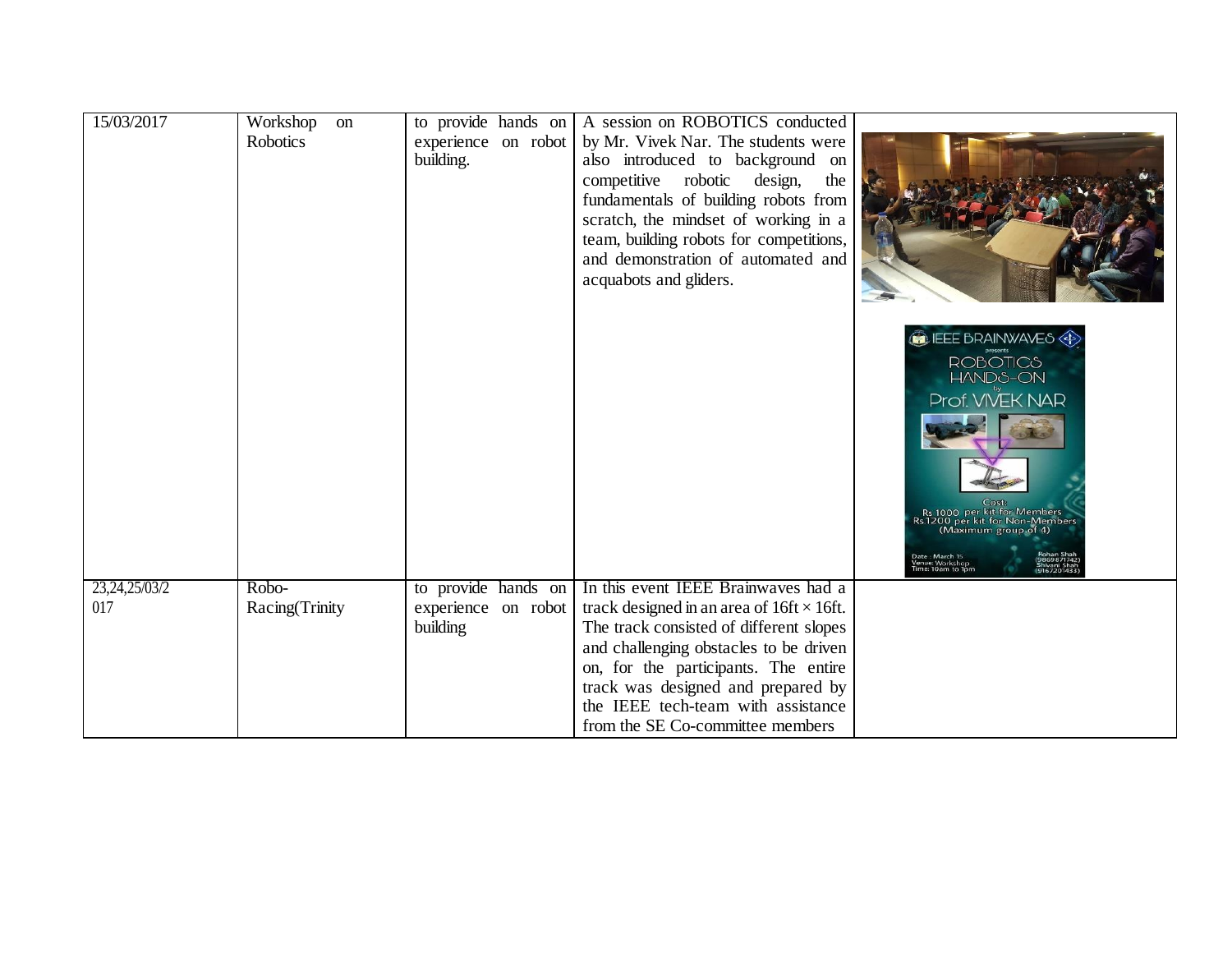## **2015-16**

| <b>Date</b><br>of | <b>Title of the Activity</b> | Objective of the activity | Description of the activity                                                                                                                                                                                                                                                                                                                               | <b>Evidence of Success</b>                                                                                                                                                                                                                                                                                                                                                                                                                           |
|-------------------|------------------------------|---------------------------|-----------------------------------------------------------------------------------------------------------------------------------------------------------------------------------------------------------------------------------------------------------------------------------------------------------------------------------------------------------|------------------------------------------------------------------------------------------------------------------------------------------------------------------------------------------------------------------------------------------------------------------------------------------------------------------------------------------------------------------------------------------------------------------------------------------------------|
| activity          |                              |                           |                                                                                                                                                                                                                                                                                                                                                           | <b>Achievements /Photos)</b>                                                                                                                                                                                                                                                                                                                                                                                                                         |
| 9/1/2016          | Guest<br>lecture/seminar     |                           | seminar by the renowned<br>Professor Khanjan Mehta,<br>Founding<br>Director<br>of<br>Humanitarian<br>Engineering<br>Social<br>and<br>Entrepreneurship(HESE)<br>Program at Penn State<br>University, USA and also a<br>proud alumni of DJ Sanghvi<br>College.<br>He<br>discussed<br>about<br>Social<br>Enterpreneurship<br>and<br>Humanitarian Engineering | ◈<br><b>ELE BRAINWAVES</b><br><b>IEEE</b><br>woduces.or<br>Solving Problems That Matter<br>A Talk and a Q & A Session on Entrepreneurship and studying in USA<br>Conducted by<br>Dr. KHANJAN MEHTA<br>Director, Humanitarian Engineering and Social Entrepreneurship<br>Program, Penn State University, USA<br><b>F</b> IEEE Brainwaves<br><b>V</b> @IEEEBrainwaves<br>Venue: 3rd floor Seminar Hal<br>Date: 9th Jan Time-10:00an<br>ica ieee_djscoe |
|                   |                              |                           |                                                                                                                                                                                                                                                                                                                                                           |                                                                                                                                                                                                                                                                                                                                                                                                                                                      |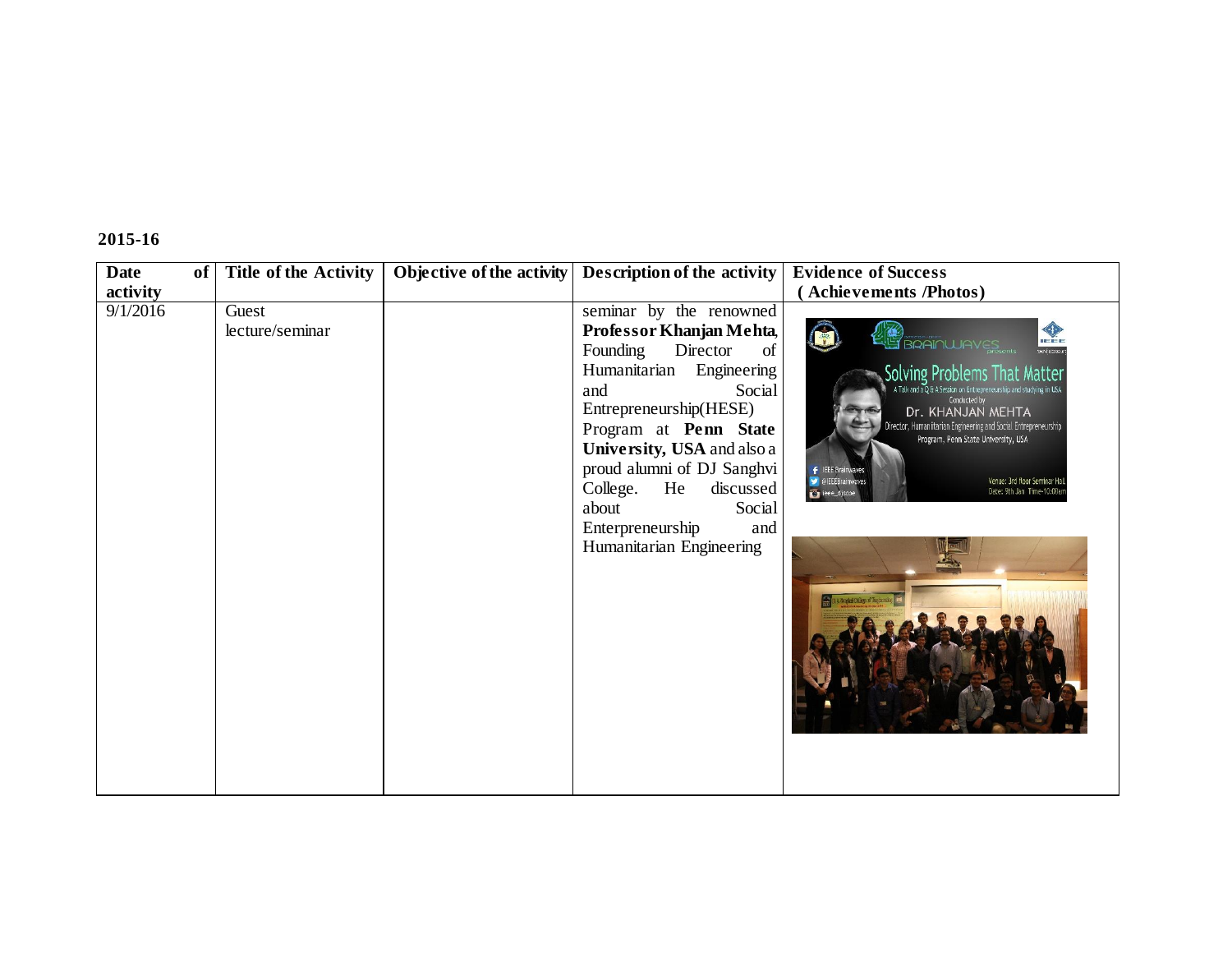|           | <b>Industrial Visit</b><br>To<br>Imaginarium | Exposure to industries                                                                                                       | IEEE had<br>organized<br>an<br>industrial<br>visit<br>to<br>imaginarium                                                                                                                                                                                                                                                                                   |  |
|-----------|----------------------------------------------|------------------------------------------------------------------------------------------------------------------------------|-----------------------------------------------------------------------------------------------------------------------------------------------------------------------------------------------------------------------------------------------------------------------------------------------------------------------------------------------------------|--|
| 10/2/2016 | a Talk by Rushabh<br>Doshi                   | about<br>the<br>internship<br>opportunities available                                                                        | IEEE had organized a Talk<br>by Rushabh Doshi, who is a<br>D J Sanghvi alumni from<br>the 2008 batch and has done<br>his masters from Imperial<br>College,<br>London.<br>The<br>Members got to know about<br>the future career options<br>after their degree and about<br>Rushabh's projects                                                              |  |
| 25/2/2016 | workshop<br>on<br>A<br>parallel computing    | The workshop aimed at<br>introducing some of the<br>key tools for parallel<br>scientific computing and<br>embedded computing | A workshop on parallel<br>computing with GPU was<br>organized by a team from<br>Indian<br>Institute<br>of<br>Technology Bombay (IITB)<br>The workshop was divided<br>into three sessions:<br>1) Parallel computing with<br><b>MATLAB</b><br>$2)$ GPU<br>computing<br>with<br><b>CUDA</b><br>Embedded<br>Super<br>3)<br>Computing with Jetson TK1<br>board |  |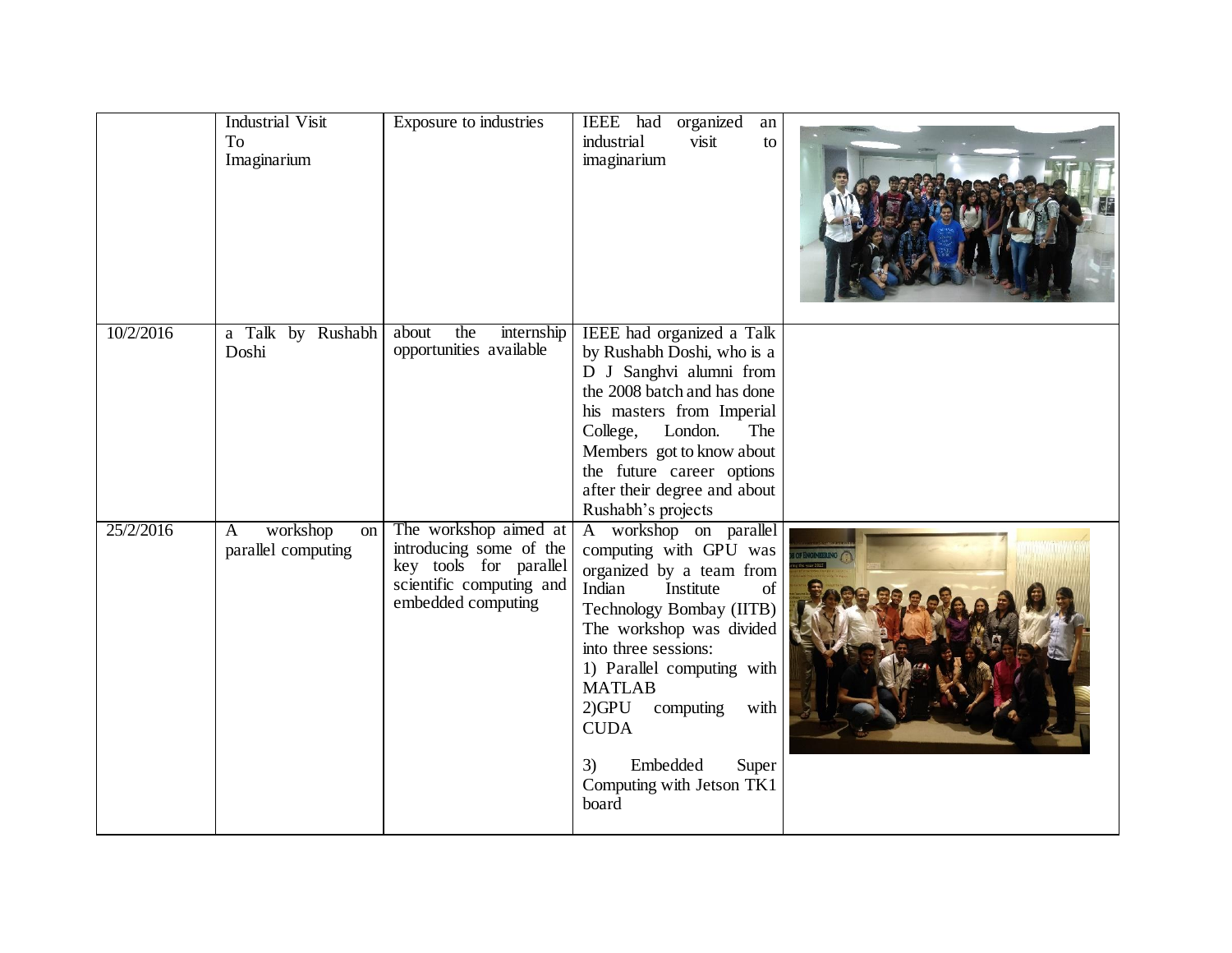| 18/2/2016 | An Industrial visit to | An Industrial visit to the                    |                                                     |
|-----------|------------------------|-----------------------------------------------|-----------------------------------------------------|
|           | the Mercedes-Benz      | Mercedes-Benz India Pvt.                      |                                                     |
|           | India Pvt. Ltd         | Ltd. plant located in Pune,                   |                                                     |
|           |                        | MIDC Chakan<br>was                            |                                                     |
|           |                        | organized.Session covered                     |                                                     |
|           |                        | the working of the machines                   | USCE's<br><b>EEE BRAINWAVES</b>                     |
|           |                        | and the basic electronics                     | proud to announce<br>an Industrial Visit to         |
|           |                        | present in every part of the                  | <b>ERCEDES BENZ Pune</b><br>on 18th February, 2016, |
|           |                        | luxury car being made                         |                                                     |
|           |                        |                                               |                                                     |
|           |                        | there. By the end of the tour<br>members were | $\Phi$ IEEE                                         |
|           |                        | made                                          |                                                     |
|           |                        | acquainted with<br>the                        |                                                     |
|           |                        | cleaning, painting and the                    |                                                     |
|           |                        | complex testing process that                  |                                                     |
|           |                        | every car had to went                         |                                                     |
|           |                        | through.                                      |                                                     |
|           |                        |                                               |                                                     |
|           |                        |                                               |                                                     |
|           |                        |                                               |                                                     |
|           |                        |                                               |                                                     |
|           |                        |                                               |                                                     |
|           |                        |                                               |                                                     |
|           |                        |                                               |                                                     |